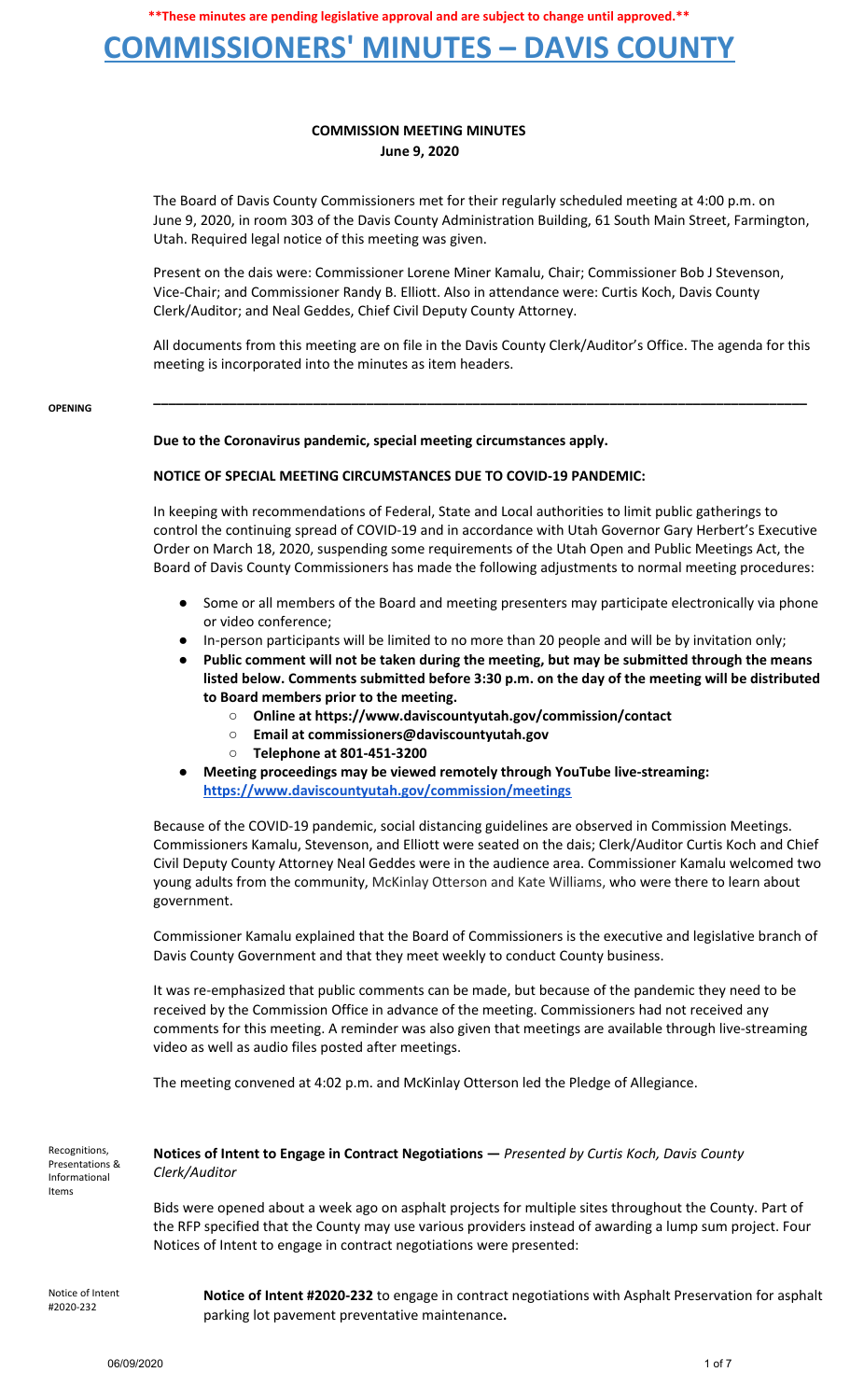# **COMMISSIONERS' MINUTES – DAVIS COUNTY**

| Notice of Intent<br>#2020-233                                                           | Notice of Intent #2020-233 to engage in contract negotiations with Holbrook Asphalt for asphalt<br>parking lot pavement preventative maintenance.                                                                                                                                                                                                                               |
|-----------------------------------------------------------------------------------------|---------------------------------------------------------------------------------------------------------------------------------------------------------------------------------------------------------------------------------------------------------------------------------------------------------------------------------------------------------------------------------|
| Notice of Intent<br>#2020-234                                                           | Notice of Intent #2020-234 to engage in contract negotiations with Morgan Industries Inc. dba<br>Morgan Pavement Maintenance for asphalt parking lot pavement preventative maintenance.                                                                                                                                                                                         |
| Notice of Intent<br>#2020-235                                                           | Notice of Intent #2020-235 to engage in contract negotiations with Rocky Mountain Asphalt<br>Rejuvenation for asphalt parking lot pavement preventative maintenance.                                                                                                                                                                                                            |
| <b>PUBLIC</b><br><b>COMMENTS</b>                                                        |                                                                                                                                                                                                                                                                                                                                                                                 |
|                                                                                         | Commissioner Kamalu invited anyone in attendance who would like to offer public comments to step to the<br>podium. There were no comments made.                                                                                                                                                                                                                                 |
|                                                                                         | Commissioner Kamalu announced that she would read the Business and Action Items and invited<br>Commissioners to ask any questions they may have about the items.                                                                                                                                                                                                                |
| <b>BUSINESS/</b><br><b>ACTION</b>                                                       |                                                                                                                                                                                                                                                                                                                                                                                 |
| Certified<br>Assurances<br>Grant                                                        | Certified Assurances Grant Conditions Addendum #2019-174-D with the Utah Office for Victims of Crime<br>to add page - Presented by Commissioner Kamalu                                                                                                                                                                                                                          |
| Conditions<br>Addendum<br>#2019-174-D<br>with Utah<br>Office for<br>Victims of<br>Crime | A Certified Assurance and Grant Conditions Addendum was presented for the Children's Justice Center with<br>the Utah Office for Victims of Crime. The contract period is 07/01/2019 to 06/30/2021.                                                                                                                                                                              |
| Agreement<br>#2020-236 with<br>the Utah State                                           | Agreement #2020-236 with the Utah State Library for provision of CARES Act funds for digital technical<br>support or supplies related to COVID-19 - Presented by Commissioner Kamalu                                                                                                                                                                                            |
| Library for<br>provision of<br><b>CARES Act</b><br>funds                                | An agreement with the Utah State Library Division was introduced. The agreement is for the provision of<br>CARES Act funds for digital technical support or supplies related to COVID-19. The contract period is<br>04/01/2020 to 06/30/2021. The receivable amount is \$3,437.                                                                                                 |
| Request<br>Approval<br>#2020-237 of                                                     | Request Approval #2020-237 of the reappointment of Connie May to the Davis County Library Board –<br>Presented by Commissioner Kamalu                                                                                                                                                                                                                                           |
| reappointment<br>of Connie May<br>to the Davis<br>County Library<br>Board               | A request was made for the reappointment of Connie May to the Davis County Library Board of Directors.<br>Commissioner Kamalu serves on that board and said Connie does a great job. Library board members are<br>volunteers and help guide decisions for the seven libraries that make up the County Library system. The<br>term is four years, from 07/01/2020 to 06/30/2024. |
| Agreement<br>#2020-238 with<br>Intermountain<br>Lacrosse for                            | Agreement #2020-238 with Intermountain Lacrosse for lacrosse games to be played at Legacy Events<br><b>Center</b> - Presented by Commissioner Kamalu                                                                                                                                                                                                                            |
| lacrosse games<br>to be played at<br>Legacy Events<br>Center                            | An agreement with Intermountain Lacrosse was presented. The Legacy Events Center will be hosting<br>multiple games during the lacrosse season. The contract period is 06/05/2020 to 07/01/2020. The<br>receivable amount is \$3,914.                                                                                                                                            |
| Agreement<br>#2020-239 with<br>Geneva Rock<br>Products,                                 | Agreement #2020-239 with Geneva Rock Products, Inc. for microseal for the Antelope Island Causeway -<br>Presented by Commissioner Kamalu                                                                                                                                                                                                                                        |
| Inc.for<br>microseal for<br>Antelope Island                                             | An agreement with Geneva Rock Products Incorporated, for a microseal of the Antelope Island Causeway,<br>was presented. It was noted that there may be less expensive road sealants, but microseal is better for                                                                                                                                                                |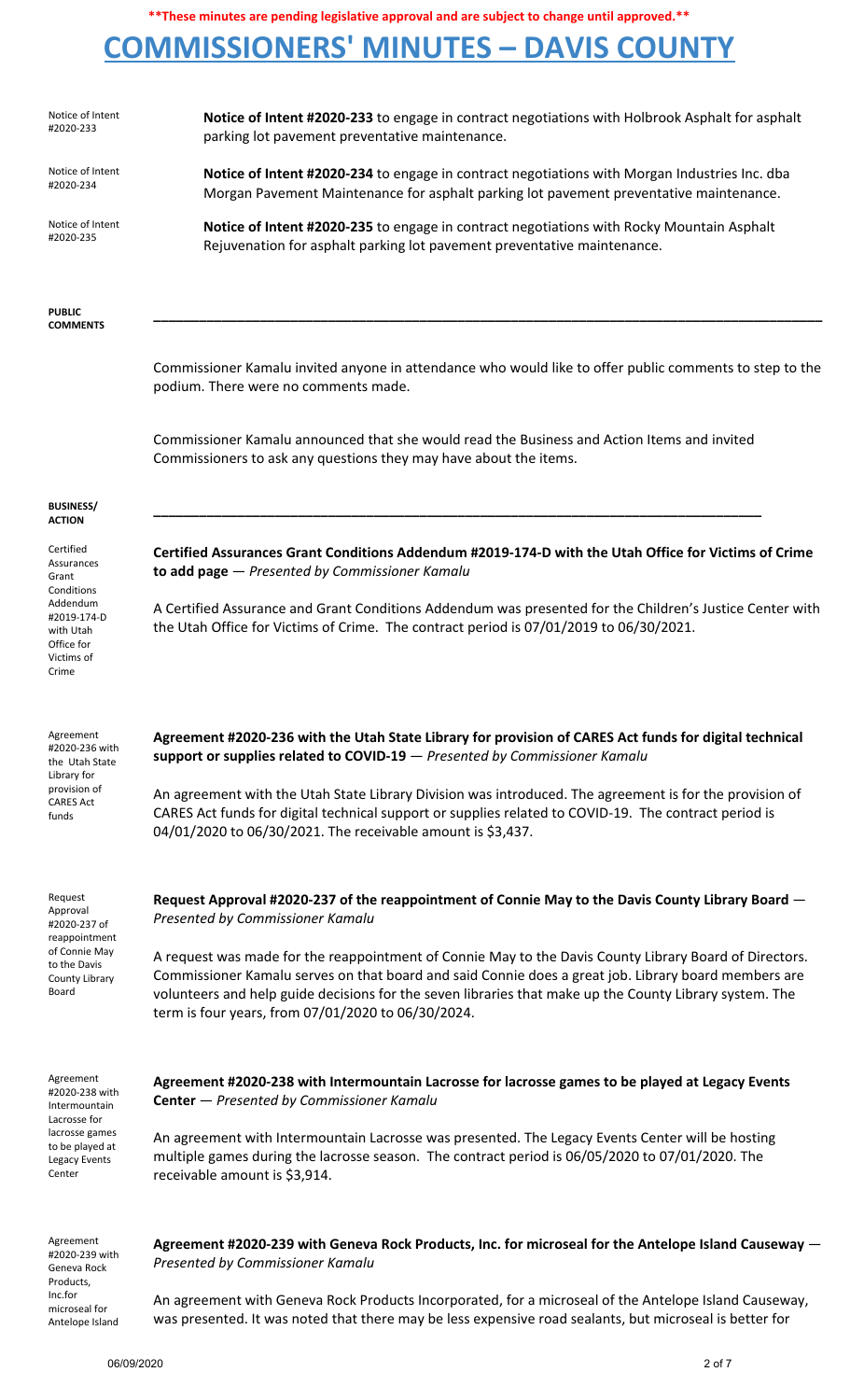## **COMMISSIONERS' MINUTES – DAVIS COUNTY**

Causeway bicycling than chip seal. Microseal is also expected to be a better option because of maintenance needs caused by the salty content of the lake. The contract period is 06/09/2020 to 06/09/2021. The payable amount is \$484,160.

Agreement #2020-240 with Accela for renewal terms to allow billing of annual software license and support fees

**Agreement #2020-240 with Accela for renewal terms to allow billing of annual software license and support fees** — *Presented by Commissioner Kamalu*

The renewal of a contract between Davis County Health – Environmental Services and Accela was presented. The terms will allow billing of annual software license and support fees. The contract period is 06/01/2020 to 05/31/2021. The payable amount is \$26,694.36.

Agreement #2020-241 with Easterseals Goodwill Northern Rocky Mountain to provide training for job seekers as part of (SCSEP)

Training Reimbursement Agreement #2020-242 with Dallin Dragon for special functions and basic corrections academy

**Agreement #2020-241 with Easterseals Goodwill Northern Rocky Mountain to provide training for job seekers as part of the Senior Community Service Employment Program (SCSEP)** — *Presented by Commissioner Kamalu*

An agreement with Easter Seals Goodwill Northern Rocky Mountain was presented, to provide training for jobseekers as part of the Senior Community Service Employment. The contract period is 07/01/2020 to 06/30/2021. There is no financial information associated with this contract.

**Training Reimbursement Agreement #2020-242 with Dallin Dragon for special functions and basic corrections academy** — *Presented by Commissioner Kamalu*

A training reimbursement agreement with Dallin Dragon was presented. This training agreement is for special functions and basic corrections academy. The contract period is 06/09/2020 to 09/09/2022. The receivable amount is \$13,518.

Training Reimbursement Agreement #2020-243 with Serena Noriega for basic corrections academy trainee's wages and benefits

Memo of Understanding #2020-244 with Davis School District for alternate quarantine site or isolation facility for individuals exposed to or tested positive for COVID-19

**Training Reimbursement Agreement #2020-243 with Serena Noriega for basic corrections academy trainee's wages and benefits** — *Presented by Commissioner Kamalu*

A training reimbursement agreement with Serena Noriega, for basic corrections academy trainee's wages and benefits, was presented. It was explained that when new officers get training, they reimburse the County by working for the County for two years to fulfill their obligation. The contract period is 06/09/2020 to 06/09/2022. The receivable amount is \$13,518.

Memo of Understanding #2020-245 with Clearfield City for alternate quarantine site at Clearfield Aquatic Center

#### **Memo of Understanding #2020-244 with Davis School District for alternate quarantine site or isolation facility for individuals exposed to or tested positive for COVID-19** — *Presented by Commissioner Kamalu*

A Memo of Understanding with the Davis School District was introduced. The County needs alternative quarantine sites and isolation facilities in case there are individuals who have to quarantine because they've been exposed to a person who's had a positive test for COVID-19, or if they themselves test positive and must isolate, and do not have a place to do that. The Memo of Understanding with the School District provides for an alternative quarantine or isolation facility for individuals exposed or testing positive for COVID-19. Gratitude was expressed for the work of the Davis County Emergency Manager Chad Monroe in making such arrangements. The understanding begins when all parties have signed and continues through the declaration of the end of the COVID-19 emergency. There is no associated financial information.

**Memo of Understanding #2020-245 with Clearfield City for an alternate quarantine site at the Clearfield Aquatic Center** — *Presented by Commissioner Kamalu*

A contract with Clearfield City, to provide an alternative quarantine or isolation facility for individuals exposed or testing positive for COVID-19, was presented. The facility to be used is the Clearfield Aquatic Center, which is also the facility referred to in the Memo of Understanding with the Davis School District. The responsibilities of Davis County could include costs of modifications to the site, to include HEPA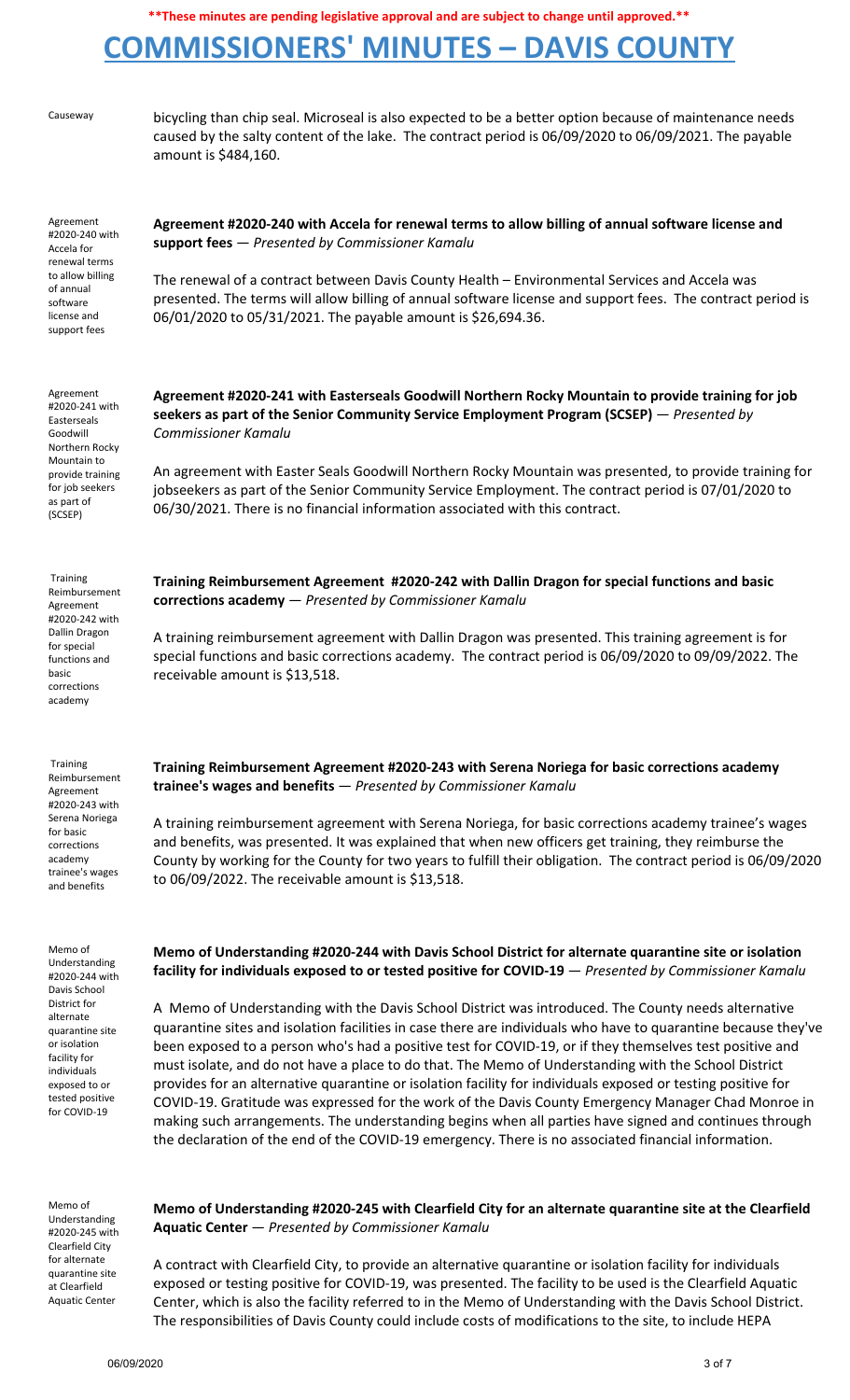## **COMMISSIONERS' MINUTES – DAVIS COUNTY**

filtration, backup generator, and temporary privacy barriers. The contract begins 05/26/2020 [when signed by all parties] and ends upon the declaration of the termination of the COVID-19 public health emergency by the Center for Disease Control United States Department of Health and Human Services or the Governor of the State of Utah.

Agreement #2020-246 with Utah Communications Authority for servicing of paging antenna

Agreement #2015-66-B with U.S. Dept. of Defense for modification of

Law Enforcement Support Office annual support inventory requirements

Interlocal Cooperation Agreement #2020-248 with Clinton City for county-provide d dispatch services

Interlocal Cooperation Agreement #2020-249 with Farmington City

county-provide d dispatch services

Interlocal Cooperation Agreement #2020-250 with South Weber City for county-provide d dispatch services

for

**Agreement #2020-246 with Utah Communications Authority for servicing of paging antenna** — *Presented by Commissioner Kamalu*

A service agreement with the Utah Communications Authority (UCA) was introduced. The agreement is for UCA to work on a paging antenna on a tower. The contract period begins 05/26/2020 and no ending date was noted. The payable amount is \$1,370 (\$1,000 for labor and \$370 for parts).

**Agreement #2015-66-B with U.S. Dept. of Defense for modification of Law Enforcement Support Office annual support inventory requirements** — *Presented by Commissioner Kamalu*

An agreement with the Department of Defense was presented. This agreement modifies the Law Enforcement Support Office (LESO) annual support inventory requirements to align with the Defense Logistics Agency's inventory cycle. The LESO annual inventory requirements will now be conducted annually from July 1 through September 30. The contract period is from when the agreement is signed (06/09/2020) until cancelled by 30 day notice. There is no financial information associated with the contract.

**Interlocal Cooperation Agreement #2020-248 with Clinton City for county-provided dispatch services** — *Presented by Commissioner Kamalu*

An Interlocal Cooperation Agreement for dispatch services within the limits of Clinton City was presented. The agreement includes dispatch services for police, fire, and emergency medical services 24-hours per day, seven days per week, 365 days per year. The contract period is 07/01/2020 to 06/30/2021. The receivable amount is \$82,267.75.

**Interlocal Cooperation Agreement #2020-249 with Farmington City for county-provided dispatch services** — *Presented by Commissioner Kamalu*

An Interlocal Cooperation Agreement with Farmington City, for dispatch services for police, fire, and emergency medical services 24 hours per day, seven days a week, 365 days per year, was introduced. The contract period is 07/01/2020 to 06/30/2021. The cost breakdown is \$37,024.25 for Farmington Fire and \$53,372 for Farmington Police, for a total receivable amount of \$90,396.25.

**Interlocal Cooperation Agreement #2020-250 with South Weber City for county-provided dispatch services** — *Presented by Commissioner Kamalu*

An Interlocal Cooperation Agreement with South Weber City, for dispatch services within the limits of South Weber, was presented. The agreement is for dispatch services for police, fire, and emergency medical services 24 hours per day, seven days a week, 365 days per year. The contract period is 07/01/2020 to 06/30/2021. The receivable amount is \$8,633.74.

| Interlocal      |
|-----------------|
| Cooperation     |
| Agreement       |
| #2020-251 with  |
| Sunset City for |
| county-provide  |
| d dispatch      |
| services        |

**Interlocal Cooperation Agreement #2020-251 with Sunset City for county-provided dispatch services** — *Presented by Commissioner Kamalu*

An Interlocal Cooperation Agreement with Sunset City was presented. The agreement is for dispatch services for police, fire, and emergency medical services 24 hours per day, seven days a week, 365 days per year. The contract period is 07/01/2020 to 06/30/2021. The receivable amount is \$19,408.

Interlocal Cooperation **Interlocal Cooperation Agreement #2020-252 with Syracuse City for county provided dispatch services** — *Presented by Commissioner Kamalu*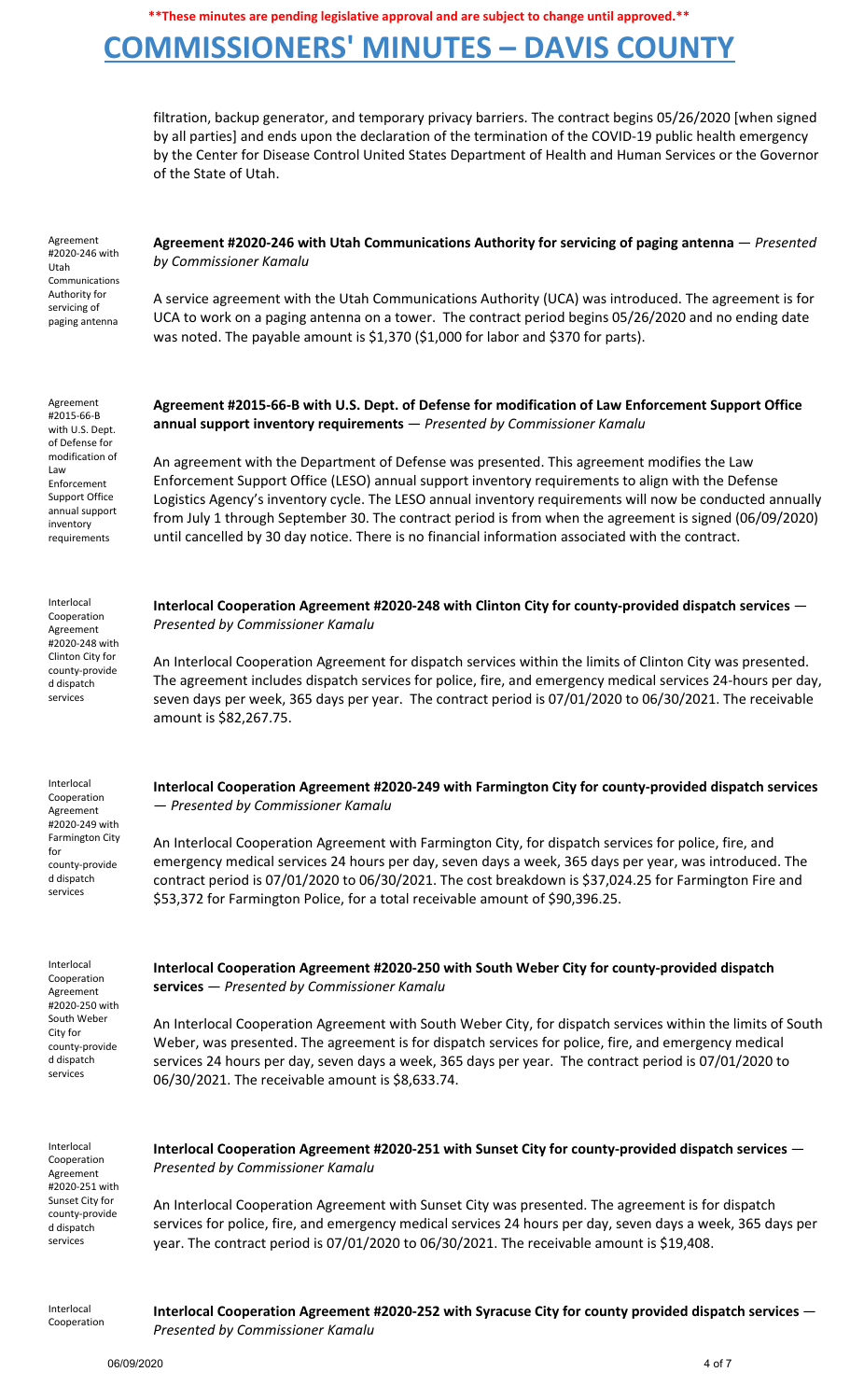### **COMMISSIONERS' MINUTES – DAVIS COUNTY**

Agreement #2020-252 with Syracuse City for county-provide d dispatch services

An Interlocal Cooperation Agreement with Syracuse City was presented. The agreement is for dispatch services for police, fire, and emergency medical services 24 hours per day, seven days a week, 365 days per year. The contract period is 07/01/2020 to 06/30/2021. The cost breakdown is \$31,730.57 for Syracuse Fire and \$58,224 for Syracuse Police, for a total receivable amount of \$89,954.57.

Subrecipient Agreement #2020-253 with Davis Behavioral Health for **Community** Development CDBG-CV funding of Track Project for COVID-19

**Subrecipient Agreement #2020-253 with Davis Behavioral Health for Community Development Block Grant (CDBG-CV) (CARES Act) funding of Outreach & Community Cares Track Project for COVID-19 PY2020-2021** — *Presented by Commissioner Kamalu*

An agreement with Davis Behavioral Health was presented. It is a subrecipient agreement for Community Development Block Grant Program funding, and because it has to do with the CARES (Coronavirus Aid, Relief, and Economic Security) Act the associated acronym is CDBG-CV. The funding is for the Davis Behavioral Health Outreach and Community Cares Track Project for COVID-19 for the Program Year 2022-2021. The contract period is 07/01/2020 to 06/30/2021. The payable amount is \$20,000.

Subrecipient Agreement #2020-254 with Davis Behavioral Health for **Community** Development Block Grant CDBG-CV funding for Client Support Vehicles Project

Subrecipient Agreement #2020-255 with Family Connection Center dba Open Doors, LLC for CDBG-CV funding for Food Bank Project for COVID-19

**Subrecipient Agreement #2020-254 with Davis Behavioral Health for Community Development Block Grant (CDBG-CV) (CARES Act) funding for Client Support Vehicles Project for COVID -19 PY2020** — *Presented by Commissioner Kamalu*

Another subrecipient agreement with Davis Behavioral Health, for Community Development Block Grant–CARES Act (CDBG-CV) Program funding, was presented. The agreement is for the Client Support Vehicles Project for COVID-19 activity for the Program Year 2020-2021. The contract period is 07/01/2020 to 06/30/2021. The payable amount is \$40,000.

**Subrecipient Agreement #2020-255 with Family Connection Center dba Open Doors, LLC for Community Development Block Grant (CDBG-CV) (CARES Act) funding for the Food Bank Project for COVID-19 PY2020-2021** — *Presented by Commissioner Kamalu*

An agreement with the Family Connection Center, doing businesses as Open Doors, was introduced. It is a subrecipient agreement for Community Development Block Grant–CARES Act (CDBG-CV) Program funding for the Food Bank project to help with the needs of people affected by COVID-19 for Program Year 2020-2021. The contract period is 07/01/2020 to 06/30/2021. The payable amount is \$30,000.

Agreement #2020-115-A with Rocmont Industrial Corporation for hazardous material abatement for Memorial Courthouse and Campus Project

**Agreement #2020-115-A with Rocmont Industrial Corporation for hazardous material abatement services for the Memorial Courthouse and Campus Project** — *Presented by Commissioner Kamalu*

An agreement with Rocmont Industrial Corporation, for the Memorial Courthouse and Campus Project, was presented. The agreement is for hazardous material abatement, to remove asbestos, in preparation for the demolition and reconstruction of the oldest part of the building. The contract period is 06/01/2020 to 10/18/2020. The payable amount is \$339,384.

> Motion to Approve all Business and Action Items: Com. Stevenson Seconded: Com. Elliott All voted Aye

Commissioner Stevenson was excused from the meeting at this time.

Commissioner Elliott moved to recess to the Board of Equalization. Commissioner Kamalu seconded the motion. All voted Aye.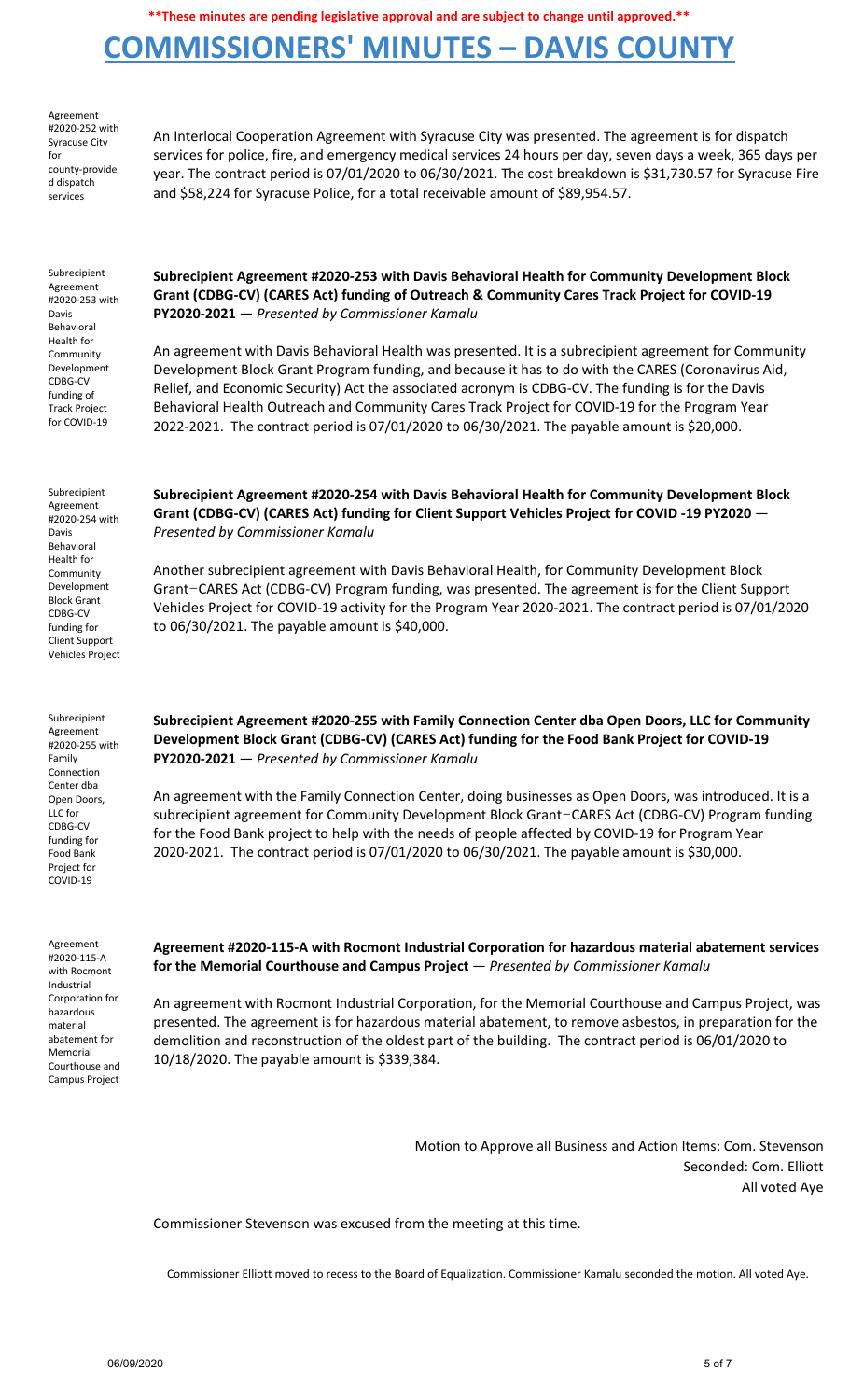## **COMMISSIONERS' MINUTES – DAVIS COUNTY**

|                                               | .<br>_ _ _ _ _                                                                                                                                                                                                                                                            |
|-----------------------------------------------|---------------------------------------------------------------------------------------------------------------------------------------------------------------------------------------------------------------------------------------------------------------------------|
|                                               |                                                                                                                                                                                                                                                                           |
| <b>BOARD OF</b><br><b>EQUALIZATION</b>        |                                                                                                                                                                                                                                                                           |
|                                               |                                                                                                                                                                                                                                                                           |
| Property Tax<br>Register                      | Property Tax Register matters were presented by Curtis Koch, Davis County Clerk/Auditor, as follows:                                                                                                                                                                      |
|                                               | <b>Auditor's Adjustments</b>                                                                                                                                                                                                                                              |
|                                               | Two Veteran Exemption Tax Abatements for the year 2019.                                                                                                                                                                                                                   |
|                                               | <b>Assessor's Adjustments</b><br>A Personal Property Penalty Waiver with various applications totaling \$947.85.                                                                                                                                                          |
|                                               | <b>Assessor-Initiated Corrections</b>                                                                                                                                                                                                                                     |
|                                               | A report with various corrections for the Difference between Taxable Value of \$14,232,912.                                                                                                                                                                               |
|                                               |                                                                                                                                                                                                                                                                           |
|                                               | Motion to Approve: Com. Elliott                                                                                                                                                                                                                                           |
|                                               | Seconded: Com. Kamalu<br>All voted Aye                                                                                                                                                                                                                                    |
|                                               |                                                                                                                                                                                                                                                                           |
|                                               |                                                                                                                                                                                                                                                                           |
|                                               | Commissioner Elliott moved to reconvene the Commission Meeting. Commissioner Kamalu seconded the motion. All voted Aye.                                                                                                                                                   |
|                                               |                                                                                                                                                                                                                                                                           |
| <b>CONSENT</b><br><b>ITEMS</b>                |                                                                                                                                                                                                                                                                           |
|                                               |                                                                                                                                                                                                                                                                           |
|                                               |                                                                                                                                                                                                                                                                           |
| <b>Check Registers</b>                        | <b>Check Registers</b>                                                                                                                                                                                                                                                    |
|                                               | Check Registers were approved.                                                                                                                                                                                                                                            |
|                                               | Motion to Approve: Com. Elliott                                                                                                                                                                                                                                           |
|                                               | Seconded: Com. Kamalu                                                                                                                                                                                                                                                     |
|                                               | All voted Aye                                                                                                                                                                                                                                                             |
|                                               |                                                                                                                                                                                                                                                                           |
| Indigent<br>Hardship<br>Abatement<br>Register | <b>Indigent Hardship Register</b>                                                                                                                                                                                                                                         |
|                                               | The Indigent Hardship Register was presented for approval. [Applicants' names were given during the<br>meeting, but due to a legislative update of UCA $\S$ 63G-3-202 that went into effect on<br>May 12, 2020, the names have not been included in the written minutes.] |
|                                               | It was noted that a hearing was held regarding one of the applications, and the other application was<br>reviewed before approval.                                                                                                                                        |
|                                               | Applicant 1                                                                                                                                                                                                                                                               |
|                                               | Motion to Approve: Com. Elliott                                                                                                                                                                                                                                           |
|                                               | Seconded: Com. Kamalu                                                                                                                                                                                                                                                     |
|                                               | All voted Aye                                                                                                                                                                                                                                                             |
|                                               | <b>Applicant 2</b>                                                                                                                                                                                                                                                        |
|                                               | Motion to Approve: Com. Elliott                                                                                                                                                                                                                                           |
|                                               |                                                                                                                                                                                                                                                                           |

Seconded: Com. Kamalu All voted Aye